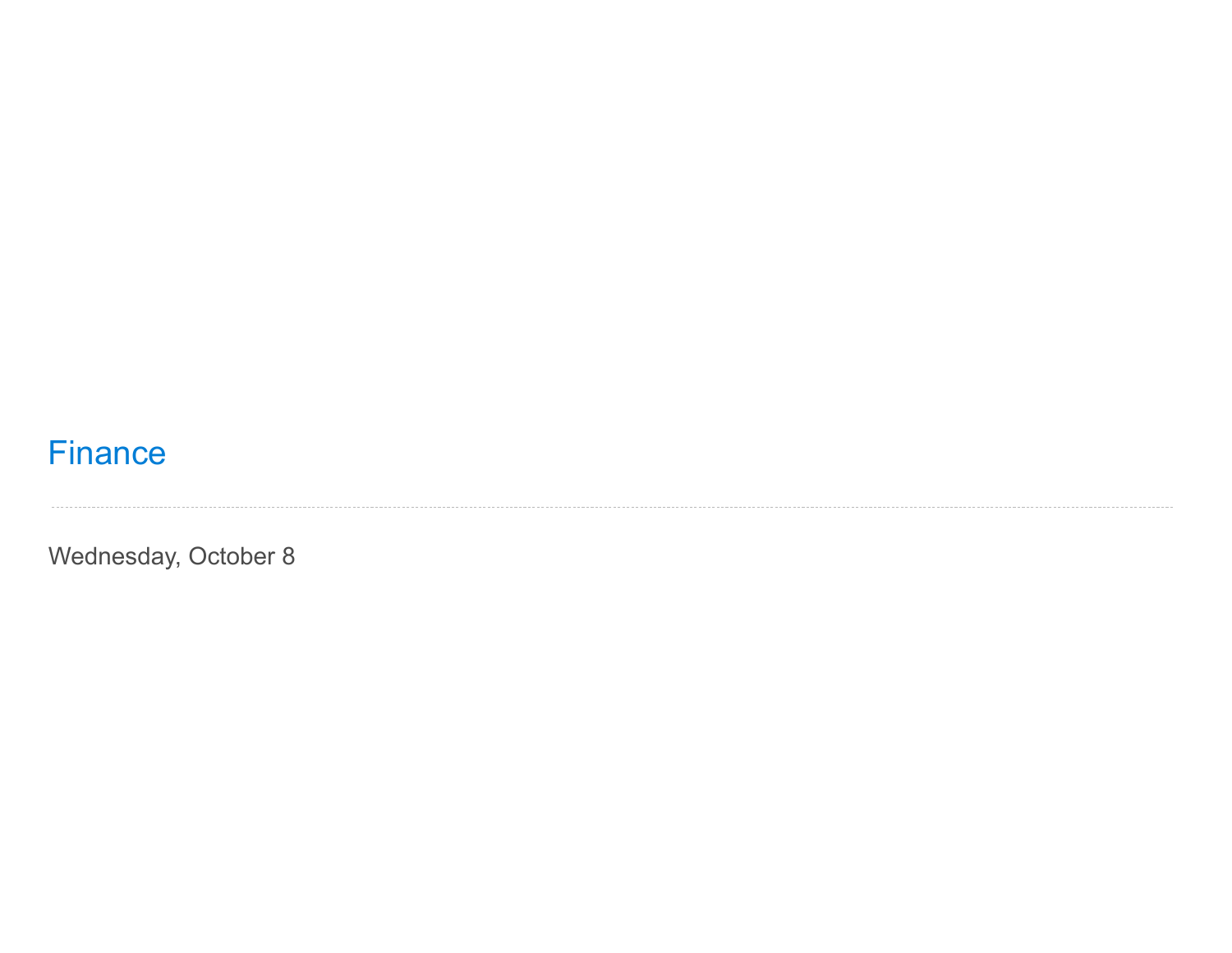

http://www.census.gov/compendia/statab/2012/tables/12s0793.pdf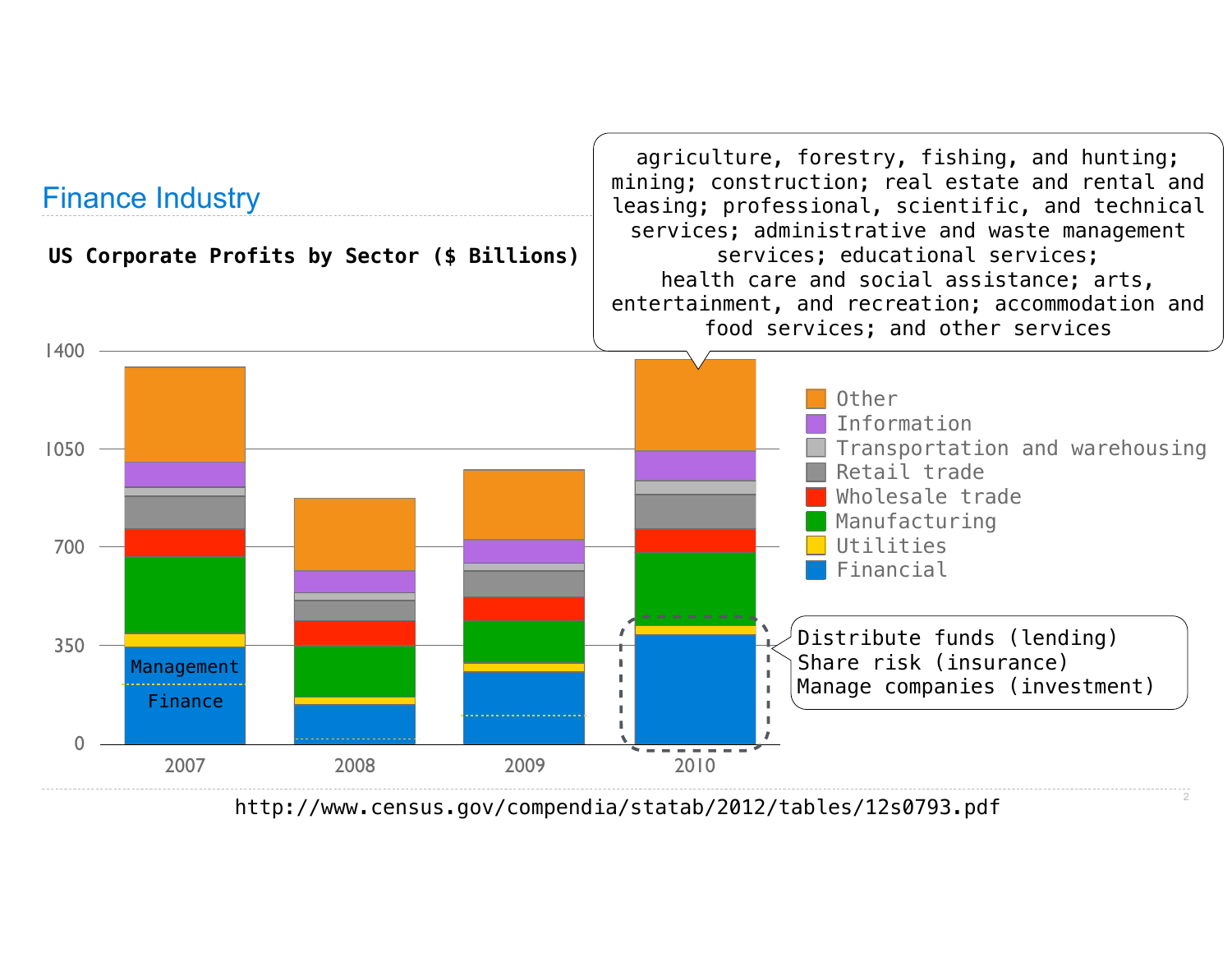## Why Are Markets Useful?

**Trade** is useful because it often benefits both parties and encourages specialization **Public markets** are useful because they facilitate trade among many parties **Stable public markets** are useful because they establish prices and encourage planning

- Samsung Line-16 fabrication plant cost \$10.2 billion to build (2011)
- Stock prices enable companies to borrow/raise money

*How do stock markets actually work now?*

Programs define strategies...

def always roll(n): def strategy(s0, s1): return n return strategy







3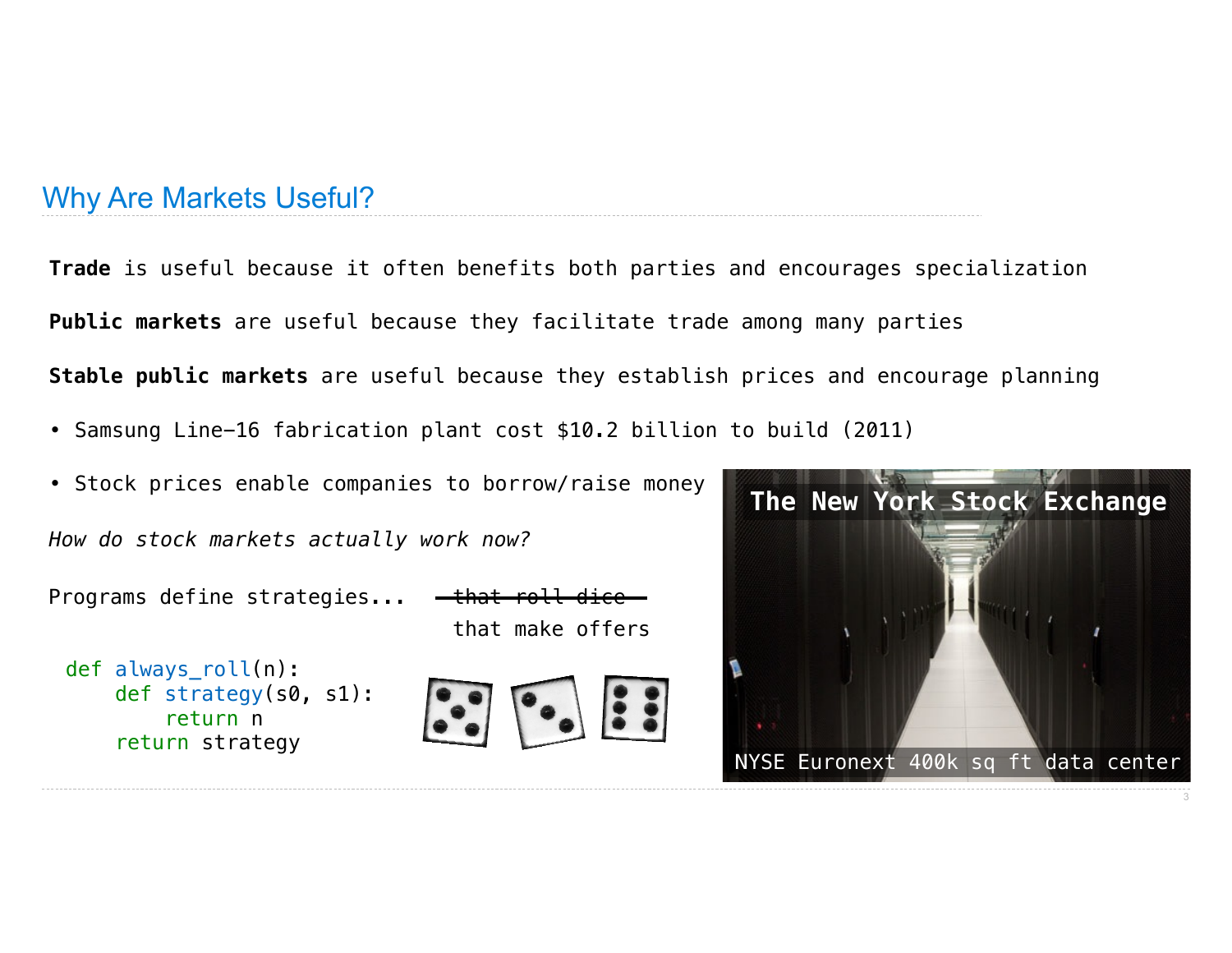## Economic Efficiency, Market Efficiency, and Information

#### **Economic (Allocative) efficiency** arises from combining free markets + perfect competition:

- Prices are equal to marginal costs
- Trade maximizes consumer surplus (difference between what people *would pay* and *do pay*)

These conclusions require assumptions that never hold: perfect rationality, no externalities, perfect information, no market power, no product differentiation, etc.

**Market efficiency** arises when market prices fully reflect available information

• No investment strategy can consistently outperform the market average, except through luck

Requires weaker assumptions (e.g., agents are unbiased in their irrationality), but even those probably don't hold in practice



4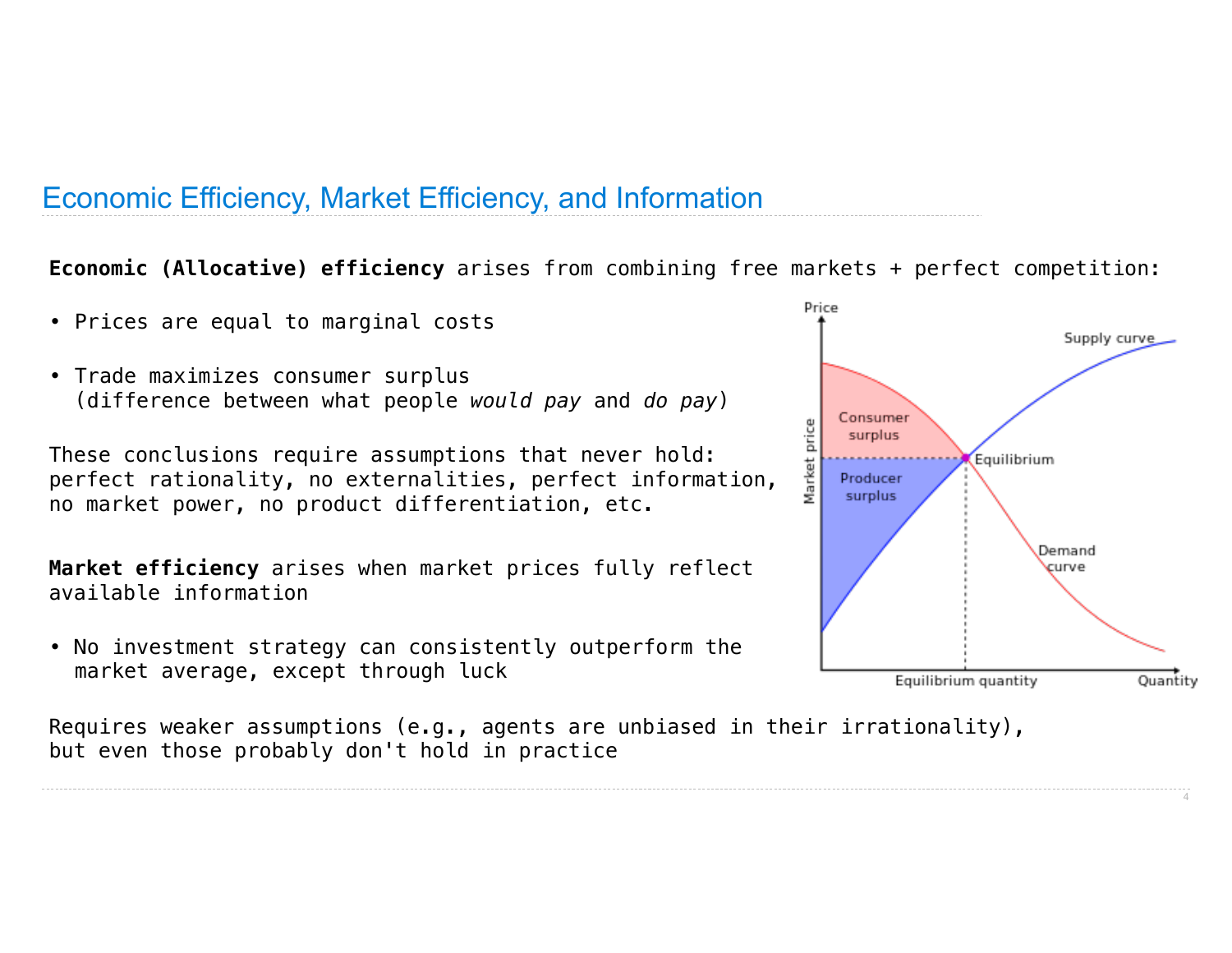### Are Markets Fair?

Imagine an "economic marketplace in which there is a *population* of actors, each of which has a level of wealth (a single number) that changes over time."

On each time step, two randomly chosen agents X and Y exchange wealth by a simple rule:



http://nbviewer.ipython.org/url/norvig.com/ipython/Economics.ipynb